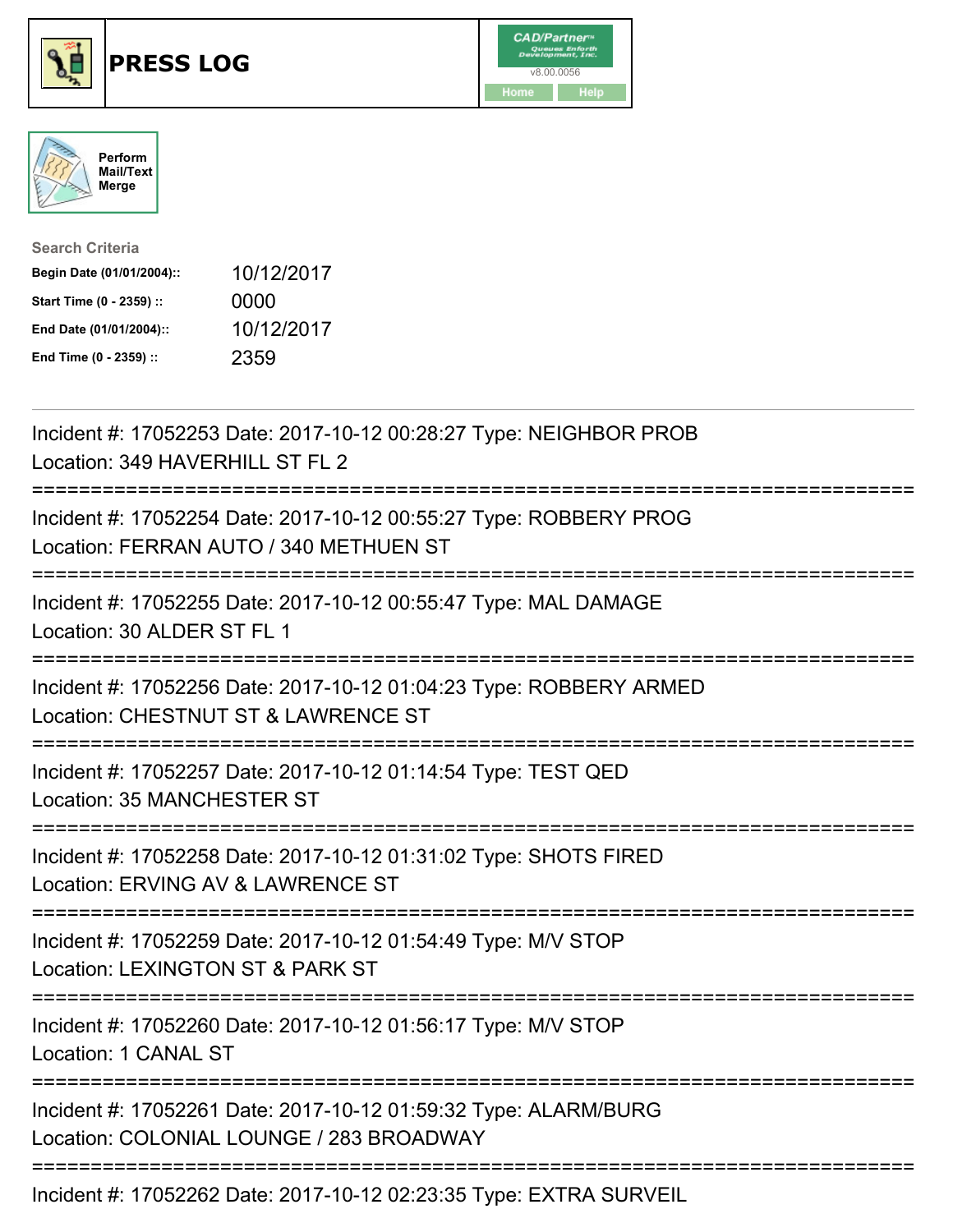| Location: HAVERHILL ST & JACKSON ST                                                                                                      |
|------------------------------------------------------------------------------------------------------------------------------------------|
| Incident #: 17052263 Date: 2017-10-12 02:28:40 Type: NOISE ORD<br>Location: 147 BERNARD AV                                               |
| Incident #: 17052264 Date: 2017-10-12 02:36:03 Type: ALARM/BURG<br>Location: COLONIAL LOUNGE / 283 BROADWAY<br>========================= |
| Incident #: 17052265 Date: 2017-10-12 02:37:59 Type: M/V STOP<br>Location: HAMPSHIRE ST & LEBANON ST                                     |
| Incident #: 17052266 Date: 2017-10-12 02:42:27 Type: NOISE ORD<br>Location: 147 BERNARD AV                                               |
| Incident #: 17052267 Date: 2017-10-12 02:59:25 Type: M/V STOP<br>Location: BROADWAY & LOWELL ST                                          |
| Incident #: 17052268 Date: 2017-10-12 03:00:04 Type: M/V STOP<br>Location: S BROADWAY & SHATTUCK ST                                      |
| Incident #: 17052269 Date: 2017-10-12 03:02:51 Type: ALARM/BURG<br>Location: BROADWAY & LOWELL ST                                        |
| Incident #: 17052270 Date: 2017-10-12 03:05:46 Type: B&E/PROG<br>Location: 168 PARKER ST                                                 |
| Incident #: 17052271 Date: 2017-10-12 03:15:31 Type: M/V STOP<br>Location: BLANCHARD ST & SALEM ST                                       |
| Incident #: 17052272 Date: 2017-10-12 03:40:00 Type: SUS PERS/MV<br>Location: PARKER ST & SPRINGFIELD ST                                 |
| Incident #: 17052273 Date: 2017-10-12 03:42:25 Type: ALARM/BURG<br>Location: LEONARD SCHOOL / 60 ALLEN ST                                |
| Incident #: 17052274 Date: 2017-10-12 03:47:52 Type: AUTO ACC/NO PI<br>Location: 2 APPLETON                                              |
| Incident #: 17052275 Date: 2017-10-12 04:22:28 Type: M/V STOP<br>Location: BROADWAY & PARK ST                                            |
| Incident #: 17052276 Date: 2017-10-12 04:26:15 Type: DISTURBANCE                                                                         |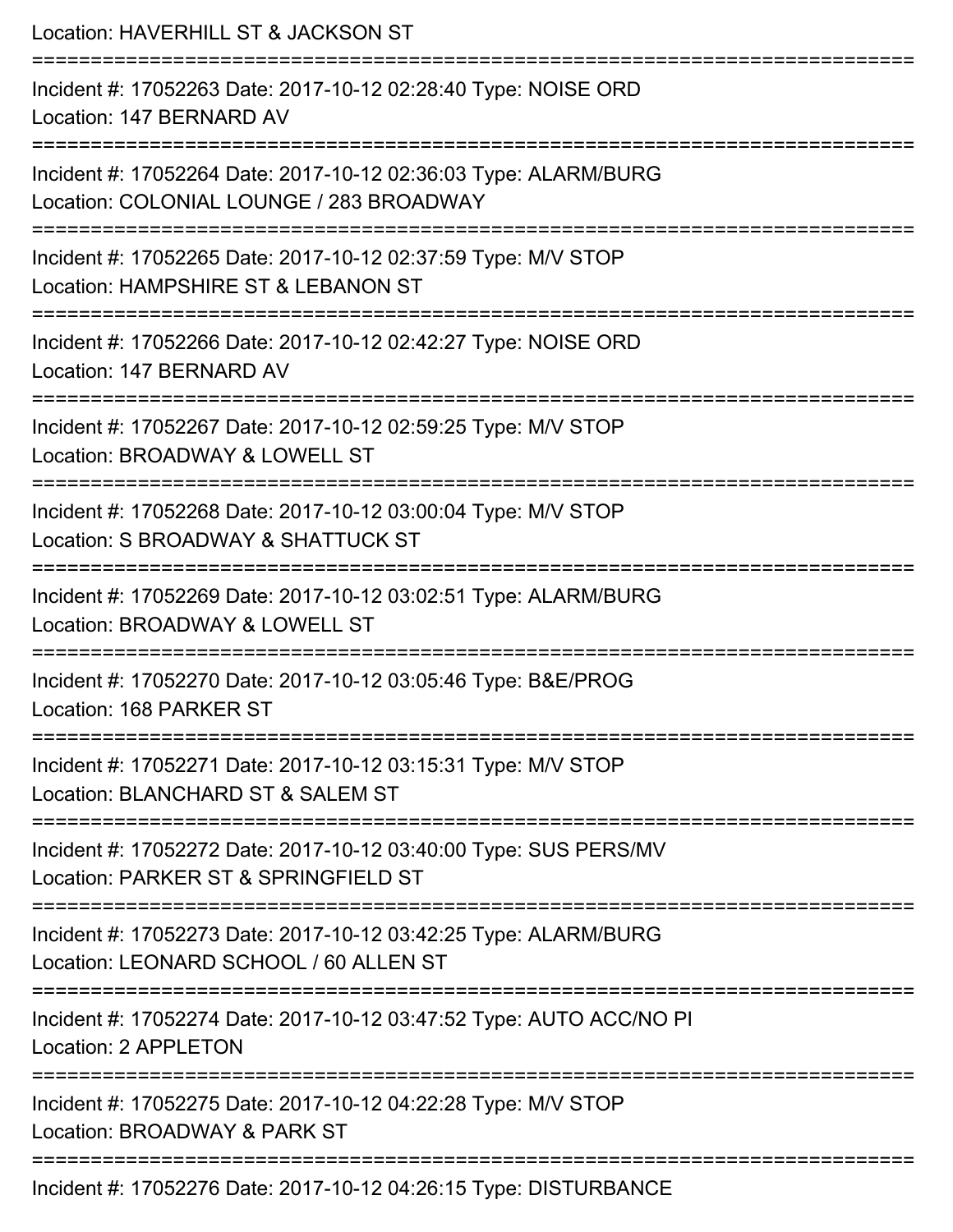| Incident #: 17052277 Date: 2017-10-12 04:31:06 Type: ALARM/BURG<br>Location: COLONIAL LOUNGE / 283 BROADWAY |
|-------------------------------------------------------------------------------------------------------------|
| Incident #: 17052278 Date: 2017-10-12 04:50:48 Type: M/V STOP<br>Location: HAVERHILL ST & MAY ST            |
| Incident #: 17052279 Date: 2017-10-12 05:21:13 Type: ALARM/BURG<br>Location: COMCAST / 142 SHEPARD ST       |
| Incident #: 17052280 Date: 2017-10-12 05:41:36 Type: ALARM/BURG<br>Location: COLONIAL LOUNGE / 283 BROADWAY |
| Incident #: 17052281 Date: 2017-10-12 06:09:40 Type: MV/BLOCKING<br>Location: 298 LAWRENCE ST               |
| Incident #: 17052282 Date: 2017-10-12 06:16:59 Type: ALARM/BURG<br>Location: COLONIAL LOUNGE / 283 BROADWAY |
| Incident #: 17052283 Date: 2017-10-12 06:17:56 Type: SUS PERS/MV<br>Location: SEVEN ELEVEN / 371 BROADWAY   |
| Incident #: 17052284 Date: 2017-10-12 06:29:09 Type: M/V STOP<br>Location: 350 BROADWAY                     |
| Incident #: 17052285 Date: 2017-10-12 06:30:17 Type: M/V STOP<br>Location: BROADWAY & CROSS ST              |
| Incident #: 17052286 Date: 2017-10-12 06:43:43 Type: M/V STOP<br>Location: FOSTER ST & SPRINGFIELD ST       |
| Incident #: 17052287 Date: 2017-10-12 06:58:02 Type: MAL DAMAGE<br>Location: 30 CHANDLER ST                 |
| Incident #: 17052288 Date: 2017-10-12 07:01:53 Type: M/V STOP<br>Location: BERKELEY ST & JACKSON ST         |
| Incident #: 17052289 Date: 2017-10-12 07:07:24 Type: PARK & WALK<br>Location: 205 BROADWAY                  |
| Incident #: 17052290 Date: 2017-10-12 07:20:34 Type: ALARM/BURG                                             |

Location: GERRISH, PETERS + COMPANY / 333 BROADWAY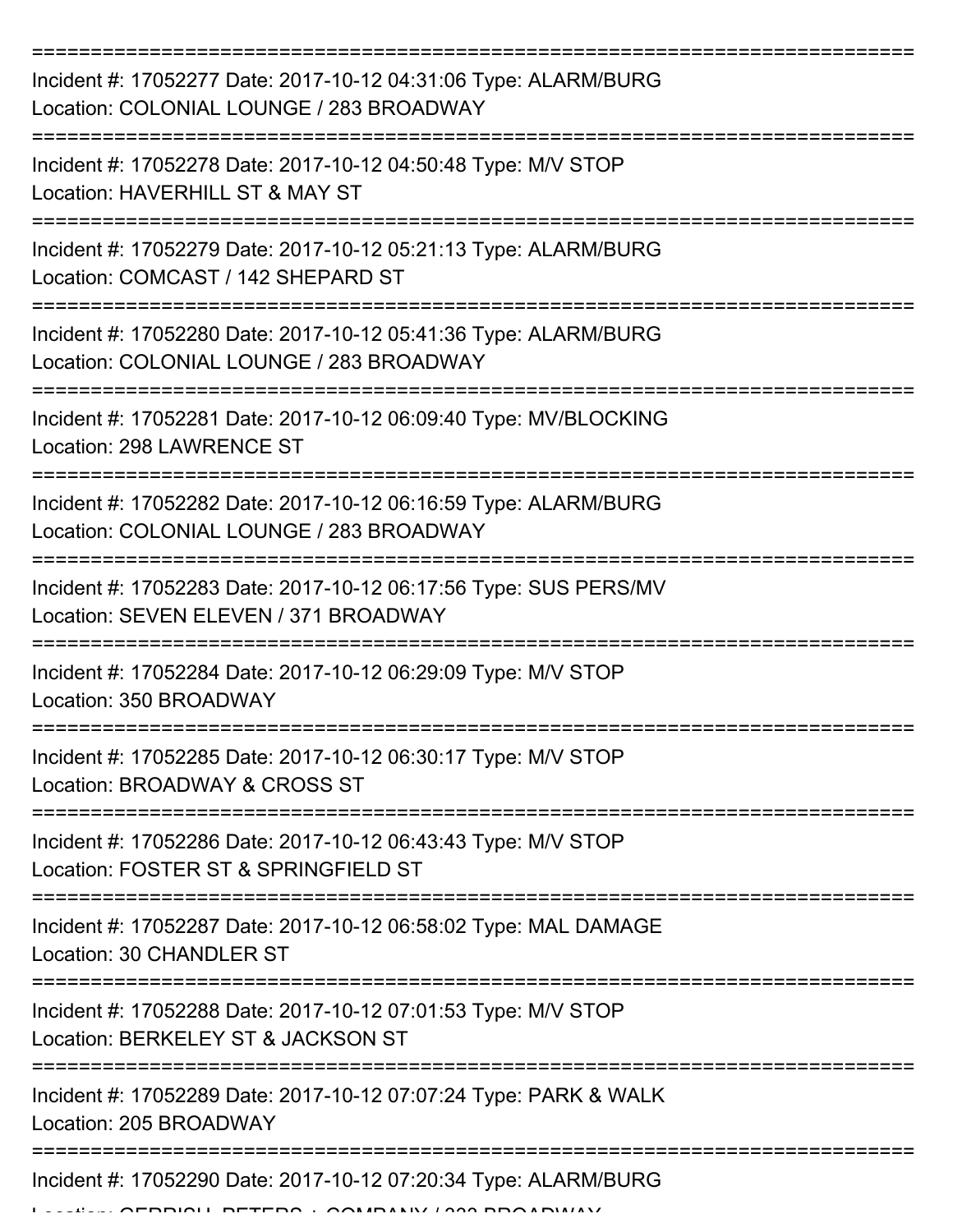| Incident #: 17052291 Date: 2017-10-12 07:32:36 Type: ALARM/BURG<br>Location: COLONIAL LOUNGE / 283 BROADWAY                   |
|-------------------------------------------------------------------------------------------------------------------------------|
| Incident #: 17052292 Date: 2017-10-12 07:34:51 Type: M/V STOP<br>Location: 2 KNOX ST                                          |
| Incident #: 17052293 Date: 2017-10-12 07:39:27 Type: LARCENY/MV/PAST<br>Location: 47 THORNDIKE ST                             |
| Incident #: 17052294 Date: 2017-10-12 07:41:47 Type: M/V STOP<br>Location: 165 LAWRENCE ST                                    |
| Incident #: 17052295 Date: 2017-10-12 07:47:16 Type: M/V STOP<br>Location: FARLEY ST & S BROADWAY                             |
| Incident #: 17052296 Date: 2017-10-12 08:09:59 Type: MAL DAMAGE<br>Location: 45 WOODLAND                                      |
| Incident #: 17052297 Date: 2017-10-12 08:16:11 Type: CLOSE STREET<br>Location: NEWTON ST & SALEM ST                           |
| Incident #: 17052298 Date: 2017-10-12 08:17:34 Type: SUS PERS/MV<br>Location: 71 CRESCENT ST                                  |
| Incident #: 17052299 Date: 2017-10-12 08:19:33 Type: HIT & RUN M/V<br>Location: 383 SALEM ST                                  |
| Incident #: 17052300 Date: 2017-10-12 08:25:06 Type: ALARM/BURG<br>Location: SALVATION ARMY / 250 HAVERHILL ST                |
| Incident #: 17052301 Date: 2017-10-12 08:47:46 Type: LARCENY/MV/PAST<br>Location: 61 BERKELEY ST                              |
| Incident #: 17052302 Date: 2017-10-12 08:56:16 Type: CK WELL BEING<br>Location: 134 WILLOW ST                                 |
| Incident #: 17052303 Date: 2017-10-12 08:57:46 Type: ALARM/BURG<br>Location: MERRIMACK VALLEY CREDIT UNION / 500 MERRIMACK ST |
| Incident #: 17052304 Date: 2017-10-12 09:13:25 Type: INVEST CONT<br>I ocction: I AM/DENICE HICH SCHOOL / 70 N DADISH DD       |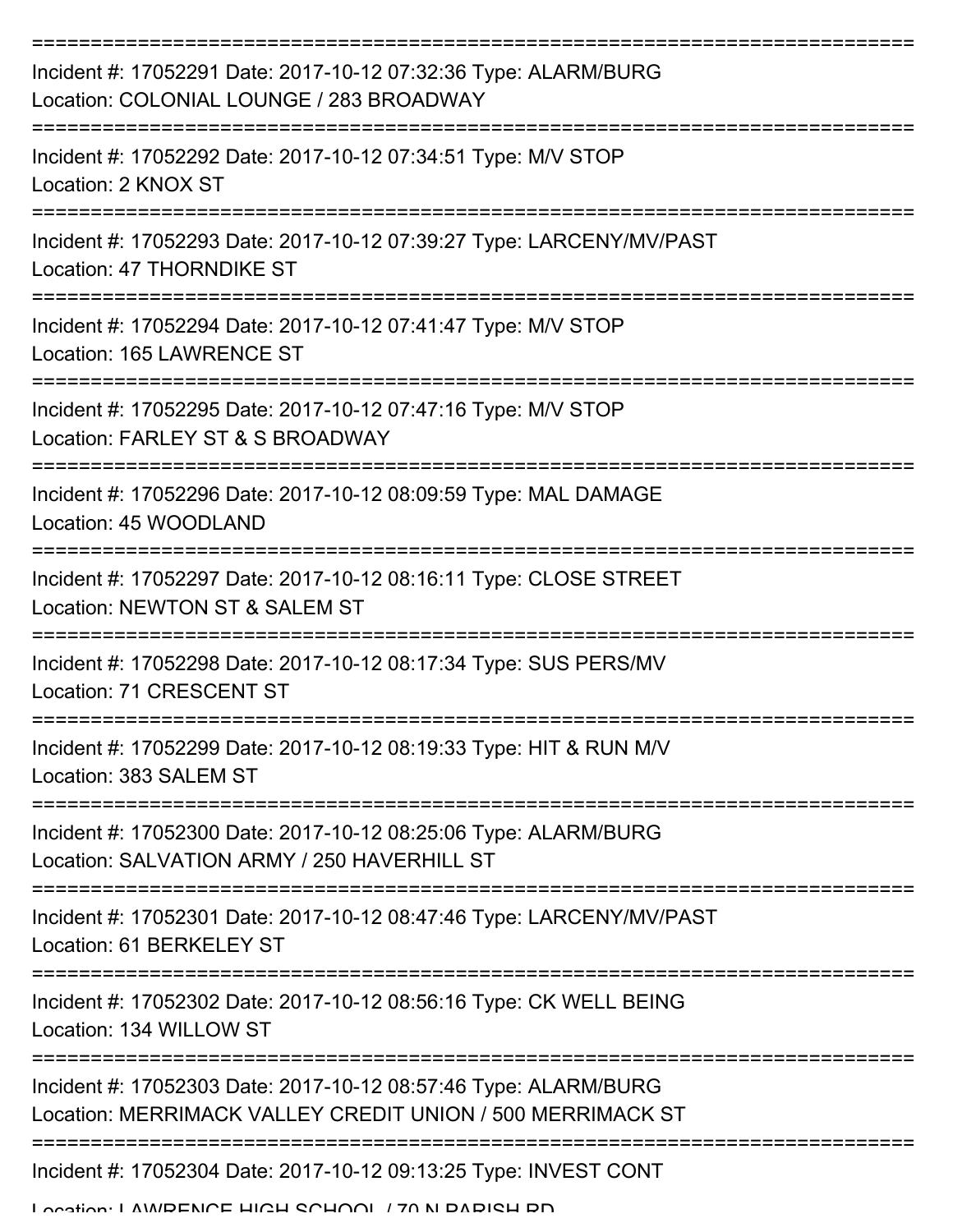| Incident #: 17052305 Date: 2017-10-12 09:29:12 Type: SEX OFFENDER<br>Location: 90 LOWELL ST                   |
|---------------------------------------------------------------------------------------------------------------|
| Incident #: 17052307 Date: 2017-10-12 09:30:36 Type: ALARM/BURG<br>Location: 24 BAILEY ST                     |
| Incident #: 17052306 Date: 2017-10-12 09:30:59 Type: SEX OFFENDER<br>Location: 90 LOWELL ST                   |
| Incident #: 17052308 Date: 2017-10-12 09:32:47 Type: PARK & WALK<br>Location: BRADFORD ST & BROADWAY          |
| Incident #: 17052309 Date: 2017-10-12 09:47:52 Type: AUTO ACC/NO PI<br>Location: HAVERHILL ST & NEWBURY ST    |
| Incident #: 17052310 Date: 2017-10-12 09:54:19 Type: HIT & RUN M/V<br>Location: 53 ALLSTON ST                 |
| Incident #: 17052311 Date: 2017-10-12 10:02:55 Type: MAL DAMAGE<br>Location: 78 MARBLE AV                     |
| Incident #: 17052312 Date: 2017-10-12 10:05:36 Type: B&E/MV/PAST<br>Location: 144 NEWBURY ST                  |
| Incident #: 17052313 Date: 2017-10-12 10:11:04 Type: MEDIC SUPPORT<br>Location: BROADWAY & ESSEX ST           |
| Incident #: 17052314 Date: 2017-10-12 10:21:28 Type: ALARM/BURG<br>Location: VANDANG RESD / 118 BUNKERHILL ST |
| Incident #: 17052315 Date: 2017-10-12 10:23:19 Type: SEX OFFENDER<br>Location: 90 LOWELL ST                   |
| Incident #: 17052316 Date: 2017-10-12 10:43:03 Type: M/V STOP<br><b>Location: FRANKLIN &amp; HAVERHILL</b>    |
| Incident #: 17052317 Date: 2017-10-12 10:47:46 Type: NEIGHBOR PROB<br>Location: 33 BROOK ST FL 1              |
| Incident #: 17052318 Date: 2017-10-12 10:56:47 Type: ANIMAL COMPL<br>Location: 70 MARSTON ST                  |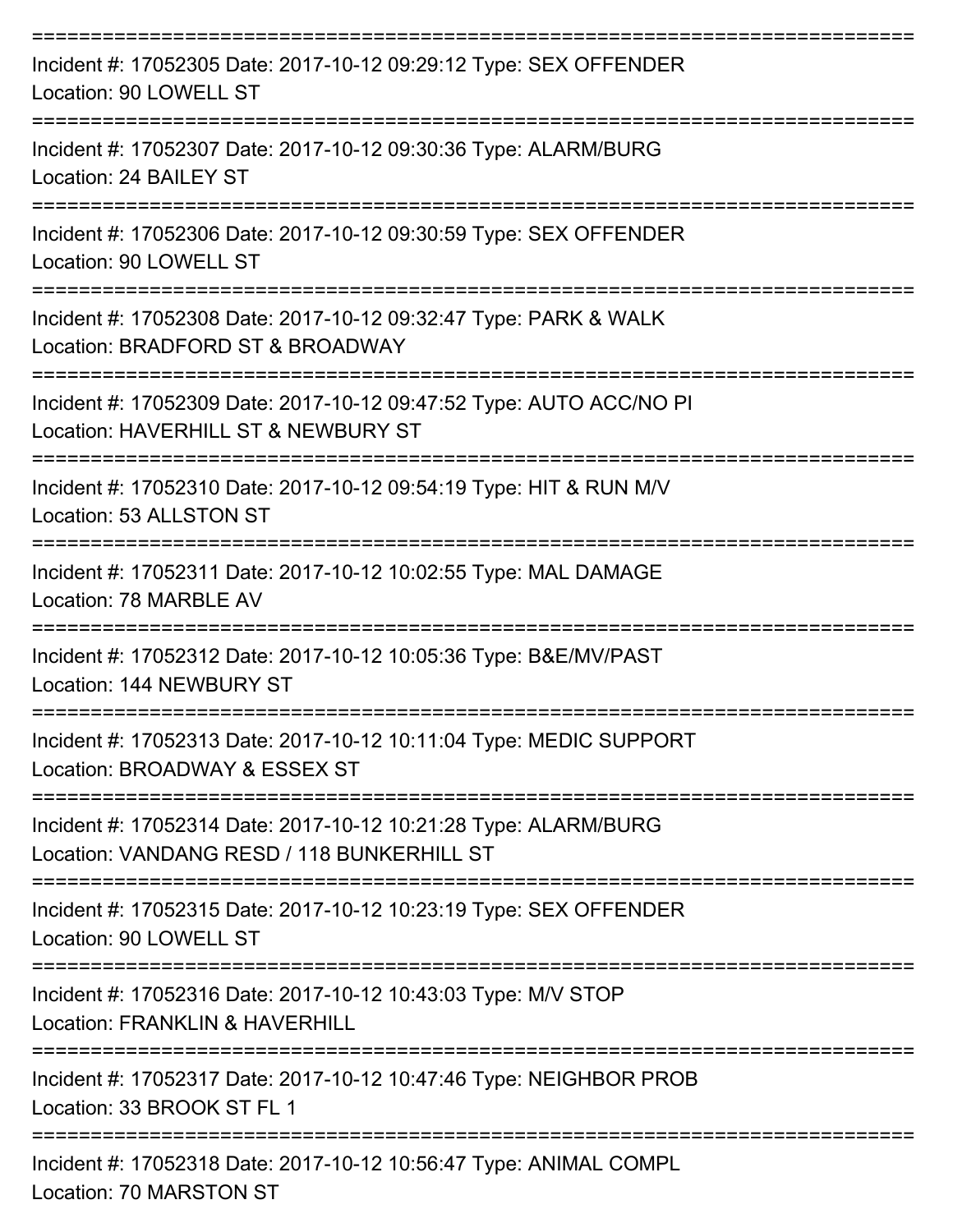| Incident #: 17052319 Date: 2017-10-12 11:11:28 Type: LOST PROPERTY<br>Location: 32 LAWRENCE ST #18                                          |
|---------------------------------------------------------------------------------------------------------------------------------------------|
| :==================================<br>Incident #: 17052320 Date: 2017-10-12 11:21:40 Type: PARK & WALK<br>Location: BRADFORD ST & BROADWAY |
| Incident #: 17052321 Date: 2017-10-12 11:42:59 Type: WARRANT SERVE<br>Location: 248 FARNHAM ST #2<br>=============================          |
| Incident #: 17052322 Date: 2017-10-12 11:53:09 Type: AUTO ACC/PI<br>Location: 90 AMES ST                                                    |
| Incident #: 17052323 Date: 2017-10-12 12:03:35 Type: SUS PERS/MV<br>Location: 81 SUNRAY ST<br>----------------------------                  |
| Incident #: 17052324 Date: 2017-10-12 12:04:35 Type: SUS PERS/MV<br>Location: BUNKERHILL ST & PARK ST<br>:=========================         |
| Incident #: 17052325 Date: 2017-10-12 12:04:41 Type: RECOV/STOL/MV<br>Location: 9 BUSWELL ST<br>==================================          |
| Incident #: 17052326 Date: 2017-10-12 12:36:21 Type: MEDIC SUPPORT<br>Location: FUJI FOOD PRODUCTS. / 34 INTERNATIONAL WY                   |
| Incident #: 17052327 Date: 2017-10-12 12:38:04 Type: WARRANT SERVE<br>Location: 130 SALEM ST                                                |
| =======================<br>Incident #: 17052328 Date: 2017-10-12 12:42:30 Type: MEDIC SUPPORT<br>Location: 13 NORRIS ST                     |
| Incident #: 17052329 Date: 2017-10-12 13:00:01 Type: A&B PROG<br>Location: SPEEDWAY / 580 BROADWAY                                          |
| Incident #: 17052330 Date: 2017-10-12 13:21:44 Type: FRAUD<br>Location: BROADWAY LIQUOIRS / 434 BROADWAY                                    |
| Incident #: 17052331 Date: 2017-10-12 13:26:03 Type: M/V STOP<br>Location: 265 ESSEX ST                                                     |
| Incident #: 17052332 Date: 2017-10-12 13:28:31 Type: ANIMAL COMPL<br>Location: 19 LENOX CIR                                                 |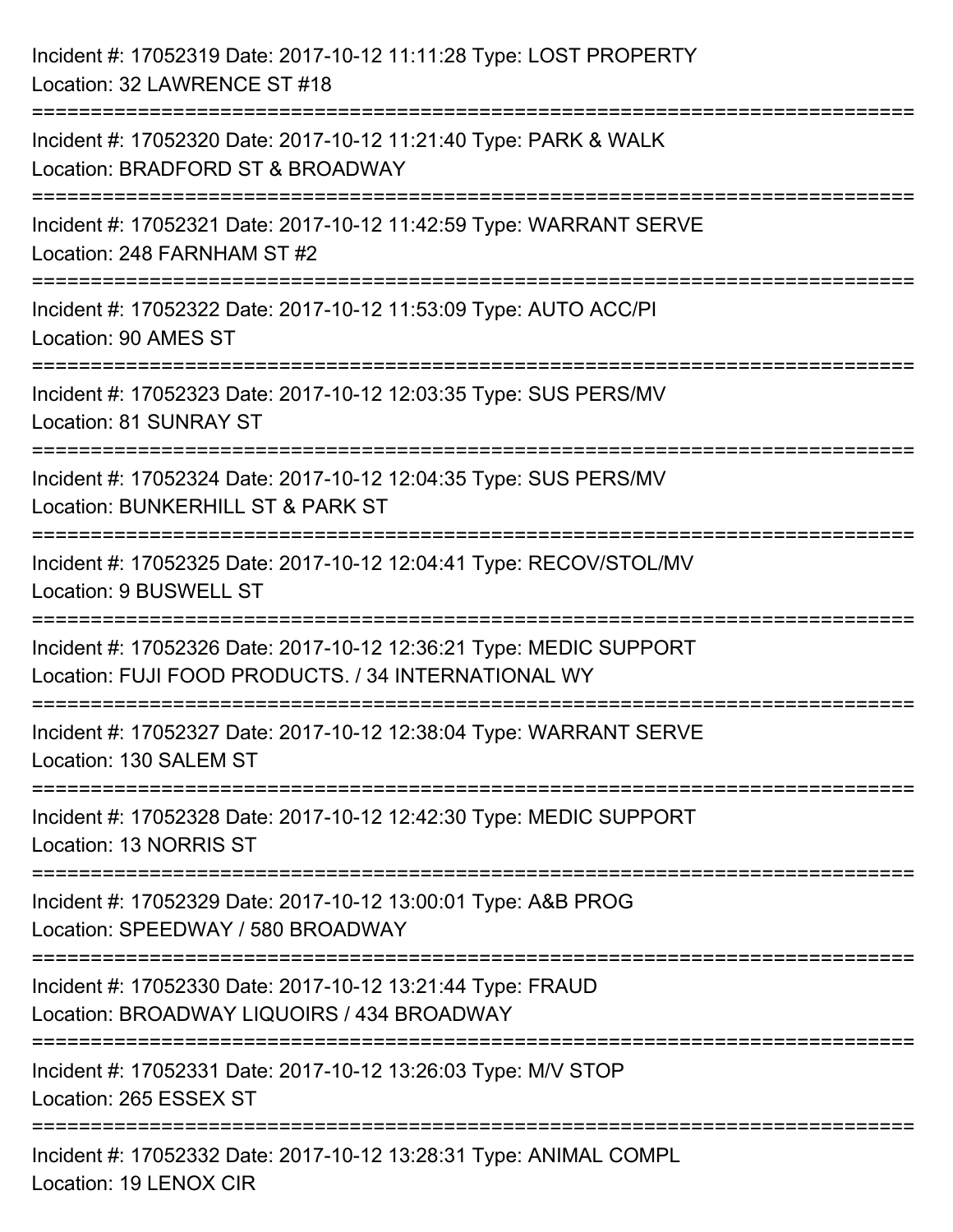| Incident #: 17052333 Date: 2017-10-12 13:41:10 Type: SUS PERS/MV<br>Location: 22 24 WASHINGTON ST      |
|--------------------------------------------------------------------------------------------------------|
| Incident #: 17052334 Date: 2017-10-12 13:52:39 Type: ALARM/BURG<br>Location: MATOS RESD / 16 ALLYN TER |
| Incident #: 17052335 Date: 2017-10-12 13:57:20 Type: INVESTIGATION<br>Location: 90 LOWELL ST           |
| Incident #: 17052336 Date: 2017-10-12 14:06:23 Type: M/V STOP<br>Location: MARLBORO ST & S UNION ST    |
| Incident #: 17052337 Date: 2017-10-12 14:10:29 Type: MAL DAMAGE<br>Location: 81 WARREN ST              |
| Incident #: 17052338 Date: 2017-10-12 14:12:59 Type: 209A/SERVE<br>Location: 95 JAMAICA ST             |
| Incident #: 17052339 Date: 2017-10-12 14:18:17 Type: M/V STOP<br>Location: MARLBORO ST & S UNION ST    |
| Incident #: 17052340 Date: 2017-10-12 14:21:57 Type: M/V STOP<br>Location: AMES ST & SMITH ST          |
| Incident #: 17052341 Date: 2017-10-12 14:29:50 Type: AUTO ACC/NO PI<br>Location: 62 UNION ST           |
| Incident #: 17052342 Date: 2017-10-12 14:34:24 Type: M/V STOP<br>Location: 189 UNION ST                |
| Incident #: 17052343 Date: 2017-10-12 14:40:57 Type: 209A/SERVE<br>Location: 70 MELVIN ST #13 FL 6     |
| Incident #: 17052344 Date: 2017-10-12 14:45:15 Type: DISTURBANCE<br>Location: 34 BEACON AV             |
| Incident #: 17052345 Date: 2017-10-12 14:48:33 Type: 209A/SERVE<br>Location: 80 ARCHER ST              |
| Incident #: 17052346 Date: 2017-10-12 14:52:07 Type: M/V STOP<br><b>Location: SUMMER</b>               |

===========================================================================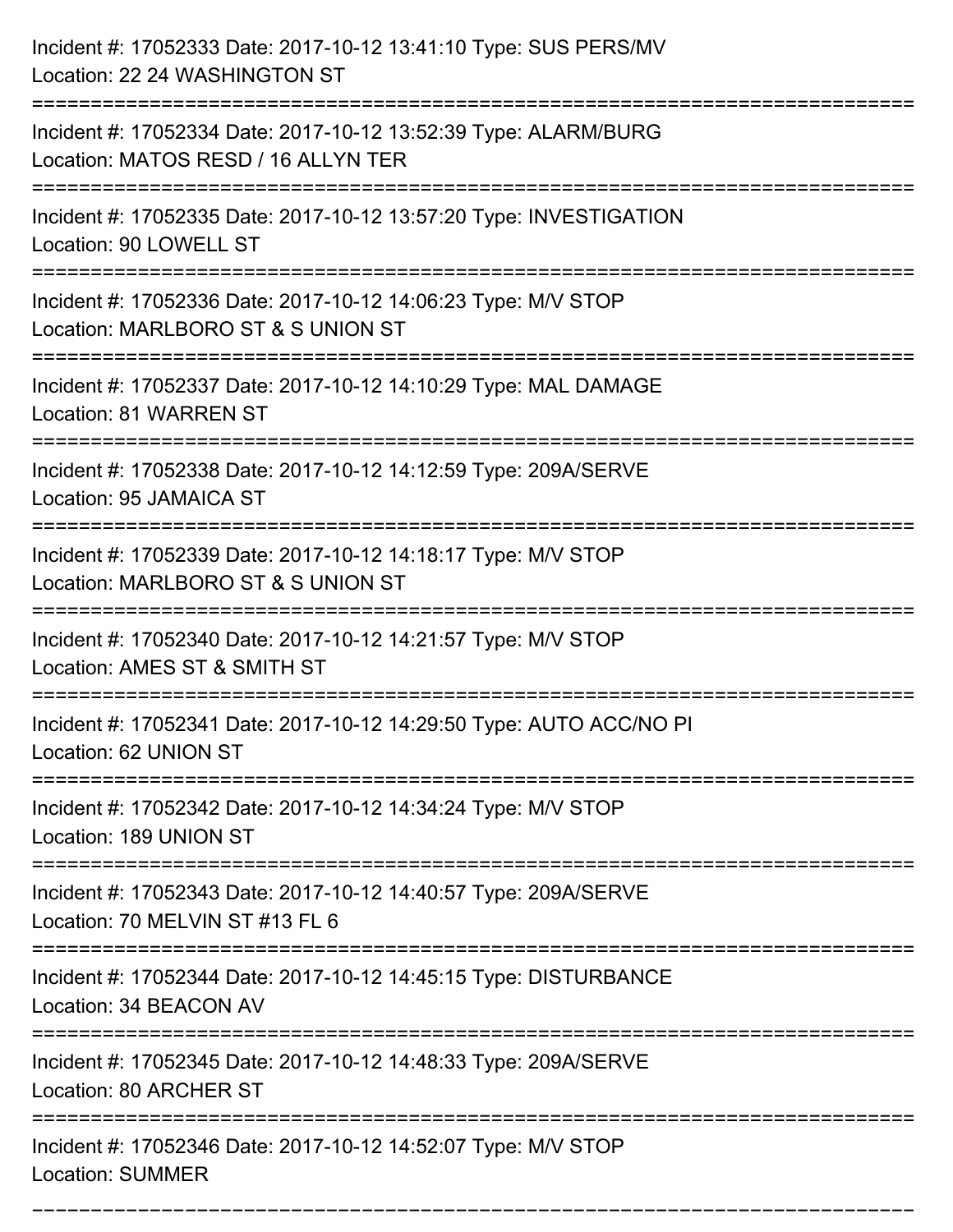| Incident #: 17052348 Date: 2017-10-12 14:59:30 Type: DISTURBANCE<br>Location: HAFFNERS CAR WASH / MARKET ST & PARKER ST |
|-------------------------------------------------------------------------------------------------------------------------|
| Incident #: 17052347 Date: 2017-10-12 14:59:56 Type: 209A/SERVE<br>Location: 83 CROSS ST                                |
| Incident #: 17052349 Date: 2017-10-12 15:06:25 Type: AUTO ACC/NO PI<br>Location: MARBLE AV & WATER ST                   |
| Incident #: 17052350 Date: 2017-10-12 15:09:10 Type: DRUG INVEST<br>Location: CRESCENT ST & HAVERHILL ST                |
| Incident #: 17052351 Date: 2017-10-12 15:12:52 Type: 209A/SERVE<br><b>Location: 2 BENNINGTON ST</b>                     |
| Incident #: 17052352 Date: 2017-10-12 15:21:19 Type: 209A/SERVE<br>Location: 40 SUMMER ST                               |
| Incident #: 17052353 Date: 2017-10-12 15:22:20 Type: AUTO ACC/NO PI<br>Location: CHESTNUT ST & LAWRENCE ST              |
| Incident #: 17052354 Date: 2017-10-12 15:26:38 Type: 209A/SERVE<br>Location: 63 BERKELEY ST                             |
| Incident #: 17052356 Date: 2017-10-12 15:29:14 Type: M/V STOP<br>Location: BROADWAY                                     |
| Incident #: 17052355 Date: 2017-10-12 15:30:20 Type: ASSIST FIRE<br>Location: 69 ERVING AV                              |
| Incident #: 17052359 Date: 2017-10-12 15:40:13 Type: THREATS<br>Location: 27 BROOK ST                                   |
| Incident #: 17052357 Date: 2017-10-12 15:40:45 Type: M/V STOP<br>Location: LOWELL ST & MILTON ST                        |
| Incident #: 17052358 Date: 2017-10-12 15:45:44 Type: MAN DOWN<br>Location: 56 MELVIN ST                                 |
| Incident #: 17052360 Date: 2017-10-12 16:03:29 Type: STOLEN PROP<br>Location: BAILEY ST & S UNION ST                    |
|                                                                                                                         |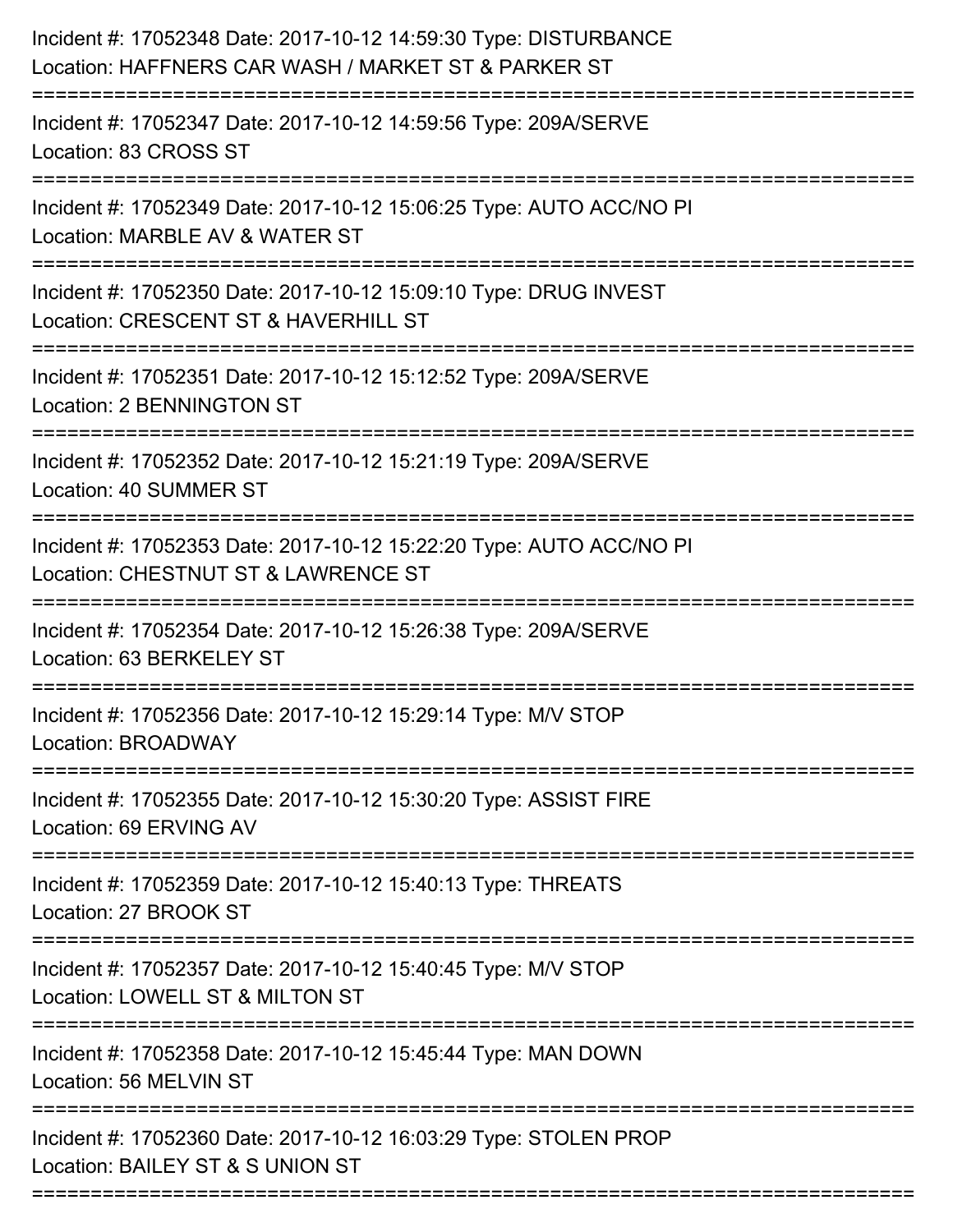Location: JACKSON ST & METHUEN ST =========================================================================== Incident #: 17052361 Date: 2017-10-12 16:18:13 Type: MV/BLOCKING Location: 37 AUBURN ST =========================================================================== Incident #: 17052362 Date: 2017-10-12 16:18:52 Type: INVEST CONT Location: 5 WOOD WY =========================================================================== Incident #: 17052365 Date: 2017-10-12 16:37:09 Type: DISTURBANCE Location: 1 BEACON AV =========================================================================== Incident #: 17052364 Date: 2017-10-12 16:37:54 Type: M/V STOP Location: BROADWAY & MANCHESTER ST =========================================================================== Incident #: 17052366 Date: 2017-10-12 16:49:08 Type: SUS PERS/MV Location: MT VERNON CIR =========================================================================== Incident #: 17052367 Date: 2017-10-12 16:52:40 Type: SUS PERS/MV Location: BROADWAY & ESSEX ST =========================================================================== Incident #: 17052368 Date: 2017-10-12 16:55:10 Type: M/V STOP Location: BRADFORD ST & BROADWAY =========================================================================== Incident #: 17052369 Date: 2017-10-12 16:56:13 Type: NOISE ORD Location: 77 S UNION ST =========================================================================== Incident #: 17052371 Date: 2017-10-12 17:01:47 Type: WOMAN DOWN Location: DAISY ST & HOLLY ST =========================================================================== Incident #: 17052370 Date: 2017-10-12 17:01:56 Type: M/V STOP Location: BROADWAY & LOWELL ST =========================================================================== Incident #: 17052372 Date: 2017-10-12 17:04:40 Type: GENERAL SERV Location: 14A BROADWAY AV =========================================================================== Incident #: 17052373 Date: 2017-10-12 17:08:03 Type: GENERAL SERV Location: 292 PROSPECT ST =========================================================================== Incident #: 17052374 Date: 2017-10-12 17:14:28 Type: M/V STOP Location: BROADWAY & LOWELL ST ===========================================================================

Incident #: 17052375 Date: 2017 10 17:15:15:15:15:19 Type: 17053<br>.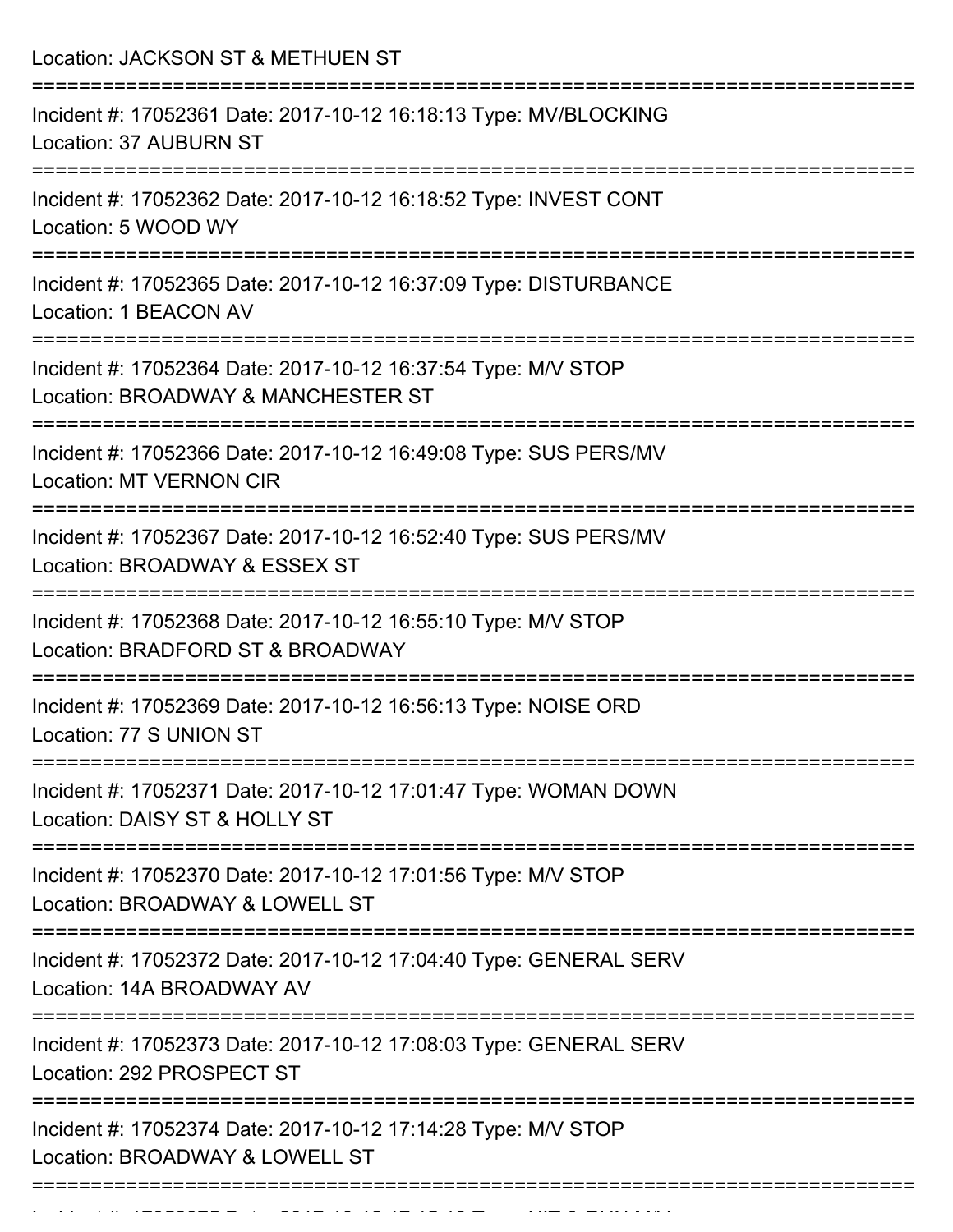Location: 515 RIVERSIDE DR

| Incident #: 17052376 Date: 2017-10-12 17:16:11 Type: M/V STOP<br>Location: 220 MERRIMACK ST                                   |
|-------------------------------------------------------------------------------------------------------------------------------|
| Incident #: 17052377 Date: 2017-10-12 17:18:06 Type: UNATENEDCHILD<br>Location: PERROTTA'S SUPER DRUG / 292 PROSPECT ST       |
| Incident #: 17052378 Date: 2017-10-12 17:32:05 Type: M/V STOP<br>Location: 580 ESSEX ST                                       |
| Incident #: 17052379 Date: 2017-10-12 17:37:13 Type: M/V STOP<br>Location: HAMPSHIRE ST & MYRTLE ST                           |
| Incident #: 17052380 Date: 2017-10-12 17:40:38 Type: M/V STOP<br><b>Location: SPRUCE ST</b>                                   |
| Incident #: 17052381 Date: 2017-10-12 17:43:20 Type: M/V STOP<br>Location: BROADWAY & LOWELL ST                               |
| Incident #: 17052382 Date: 2017-10-12 17:46:33 Type: DOMESTIC/PROG<br>Location: 34 E LAUREL ST                                |
| Incident #: 17052383 Date: 2017-10-12 17:49:49 Type: TRESPASSING<br>Location: 270 CANAL ST                                    |
| Incident #: 17052384 Date: 2017-10-12 17:50:29 Type: M/V STOP<br>Location: BROADWAY & LOWELL ST                               |
| Incident #: 17052385 Date: 2017-10-12 18:01:16 Type: SUICIDE ATTEMPT<br>Location: 107 SUMMER ST                               |
| Incident #: 17052386 Date: 2017-10-12 18:02:46 Type: LOUD NOISE<br>Location: ERVING AV & ROBINSON CT                          |
| Incident #: 17052388 Date: 2017-10-12 18:03:58 Type: 209A/VIOLATION<br>Location: SOUTH LAWRENCE EAST SCHOOL / 165 CRAWFORD ST |
| Incident #: 17052387 Date: 2017-10-12 18:05:02 Type: M/V STOP<br>Location: COMMON ST & JACKSON ST                             |
|                                                                                                                               |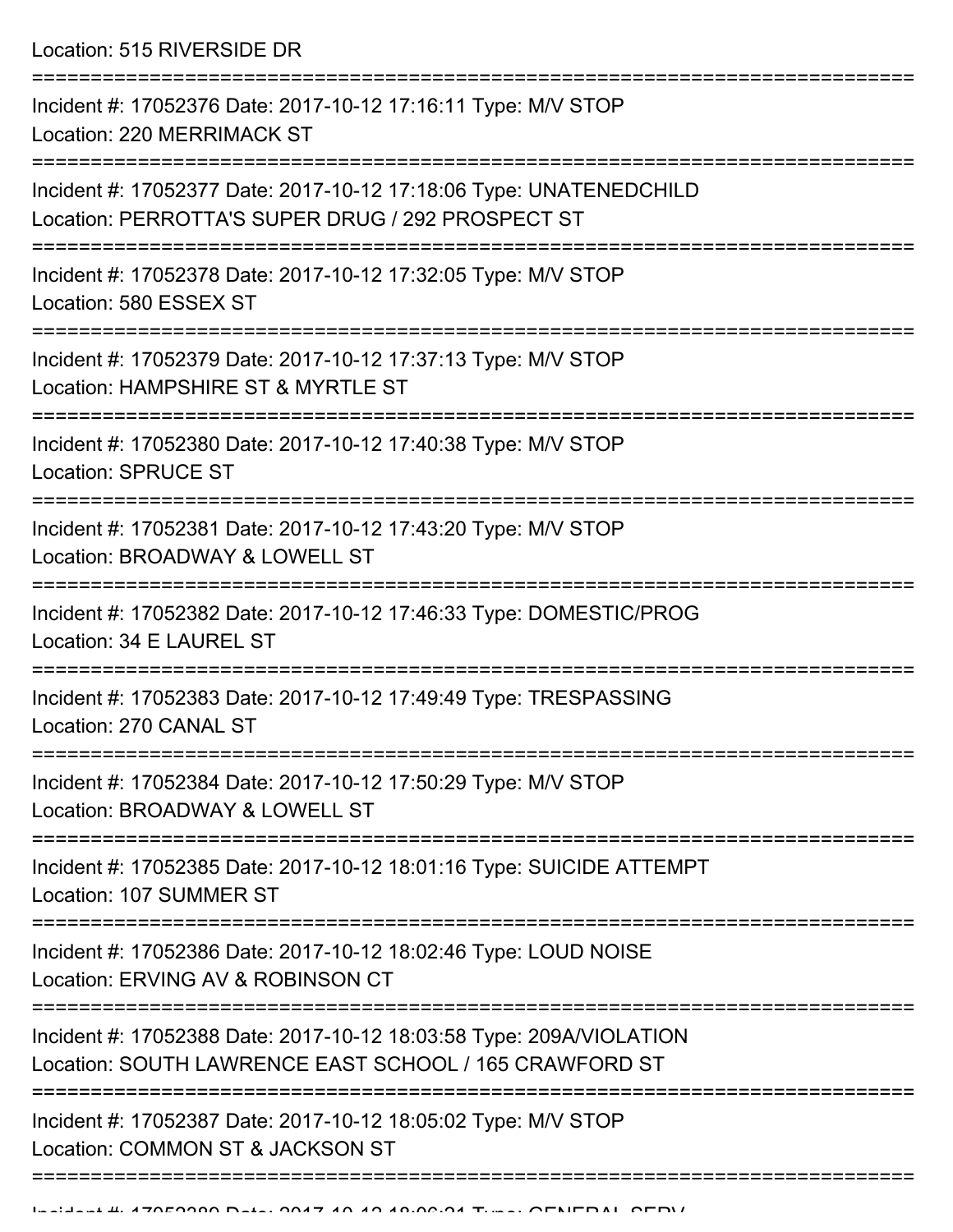Location: 9 FRONT ST

| Incident #: 17052390 Date: 2017-10-12 18:08:02 Type: AUTO ACC/NO PI<br>Location: ANDOVER ST & S UNION ST            |
|---------------------------------------------------------------------------------------------------------------------|
| Incident #: 17052391 Date: 2017-10-12 18:09:20 Type: M/V STOP<br>Location: 11 BROOKFIELD ST                         |
| Incident #: 17052392 Date: 2017-10-12 18:12:04 Type: GENERAL SERV<br>Location: 150 PARK ST                          |
| Incident #: 17052393 Date: 2017-10-12 18:14:42 Type: M/V STOP<br>Location: KINGSTON ST & S BROADWAY                 |
| Incident #: 17052394 Date: 2017-10-12 18:19:05 Type: GENERAL SERV<br>Location: 80 WARREN ST                         |
| Incident #: 17052395 Date: 2017-10-12 18:19:48 Type: DOMESTIC/PROG<br>Location: 270 LAWRENCE ST                     |
| Incident #: 17052396 Date: 2017-10-12 18:22:50 Type: GENERAL SERV<br><b>Location: 88 NEWBURY ST</b>                 |
| Incident #: 17052397 Date: 2017-10-12 18:22:56 Type: MEDIC SUPPORT<br>Location: 223 E HAVERHILL ST #3               |
| Incident #: 17052398 Date: 2017-10-12 18:26:10 Type: M/V STOP<br>Location: PLATT ST & SARGENT ST                    |
| Incident #: 17052399 Date: 2017-10-12 18:31:49 Type: HARASSMENT<br>Location: 9 EASTON ST FL 1                       |
| Incident #: 17052400 Date: 2017-10-12 18:34:29 Type: M/V STOP<br>Location: 10 CEDAR ST                              |
| Incident #: 17052401 Date: 2017-10-12 18:35:09 Type: DRUG VIO<br>Location: PRIMO LIQUORS / HAVERHILL ST & MORTON ST |
| Incident #: 17052402 Date: 2017-10-12 18:37:46 Type: M/V STOP<br>Location: 43 MERRIMACK ST                          |
| $17050102$ Deta: $201710$ $10.10.20552$ Ture: $N1010TCD$                                                            |

Incident #: 17052403 Date: 2017-10-12 18:38:53 Type: M/V STOP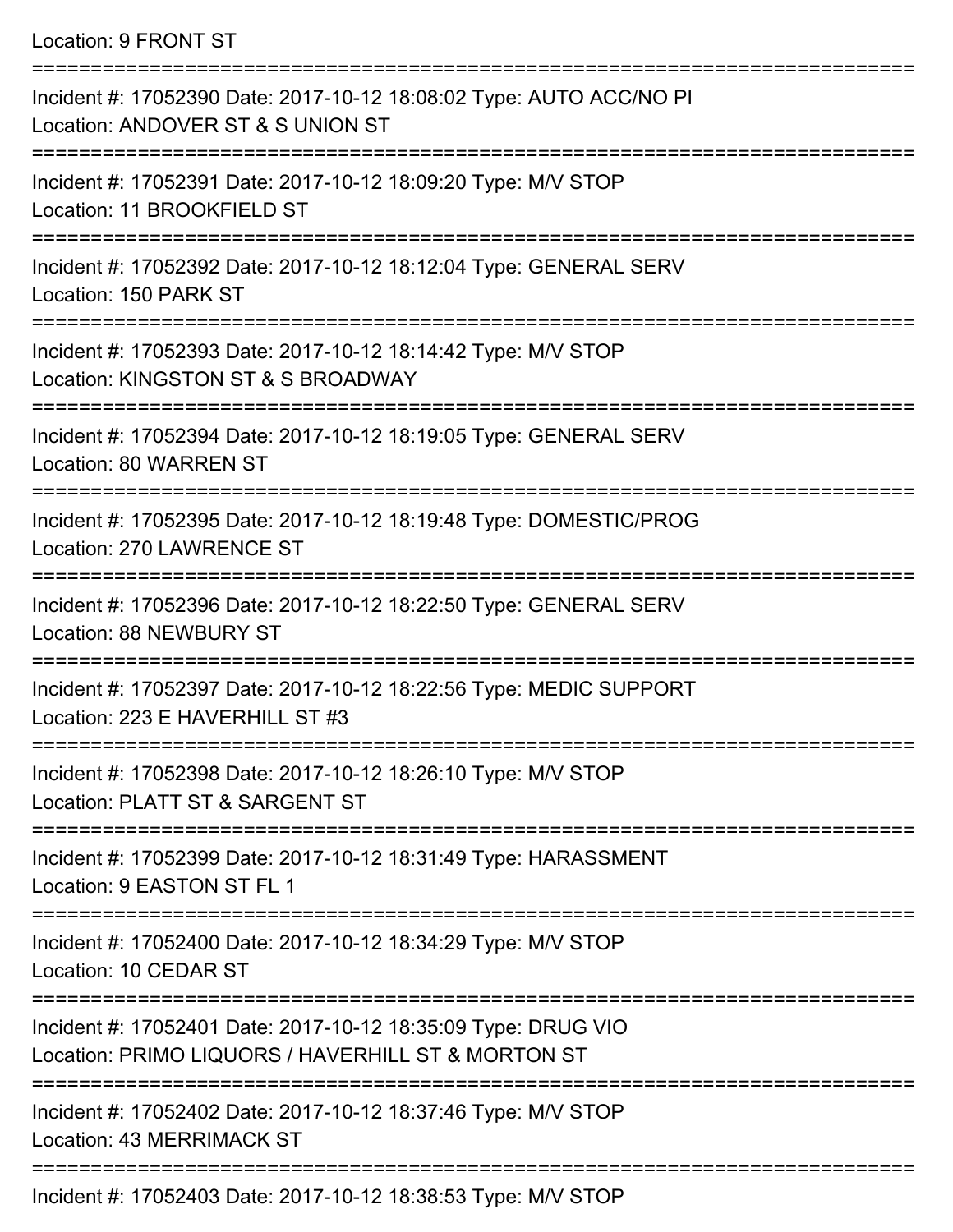| Incident #: 17052404 Date: 2017-10-12 18:41:07 Type: M/V STOP<br>Location: 233 LAWRENCE ST                      |
|-----------------------------------------------------------------------------------------------------------------|
| Incident #: 17052405 Date: 2017-10-12 18:47:55 Type: LARCENY/PAST<br>Location: 2 PLISCH WY                      |
| Incident #: 17052406 Date: 2017-10-12 18:54:00 Type: M/V STOP<br>Location: BROADWAY & LAKE ST                   |
| Incident #: 17052407 Date: 2017-10-12 18:55:20 Type: TRESPASSING<br>Location: 305 HAMPSHIRE ST #1               |
| Incident #: 17052408 Date: 2017-10-12 19:10:15 Type: AUTO ACC/NO PI<br>Location: 25 BUTLER ST                   |
| Incident #: 17052409 Date: 2017-10-12 19:13:27 Type: GENERAL SERV<br>Location: 101 FOSTER ST                    |
| Incident #: 17052410 Date: 2017-10-12 19:27:38 Type: NEIGHBOR PROB<br>Location: 84 FARLEY ST FL 1<br>========== |
| Incident #: 17052411 Date: 2017-10-12 19:28:13 Type: ALARM/BURG<br>Location: DUNKIN DONUTS / 61 S UNION ST      |
| Incident #: 17052412 Date: 2017-10-12 19:44:27 Type: SUICIDE ATTEMPT<br><b>Location: CANAL ST</b>               |
| Incident #: 17052413 Date: 2017-10-12 19:56:10 Type: DOMESTIC/PROG<br>Location: 236 BAILEY ST FL 2              |
| Incident #: 17052414 Date: 2017-10-12 20:14:51 Type: M/V STOP<br>Location: 28 ALBION ST                         |
| Incident #: 17052415 Date: 2017-10-12 20:35:57 Type: AUTO ACC/PI<br>Location: 380 S UNION ST                    |
| Incident #: 17052416 Date: 2017-10-12 20:35:58 Type: SUICIDE ATTEMPT<br>Location: 5 KENDRICK ST FL 1            |
| Incident #: 17052417 Date: 2017-10-12 21:01:29 Type: SUS PERS/MV                                                |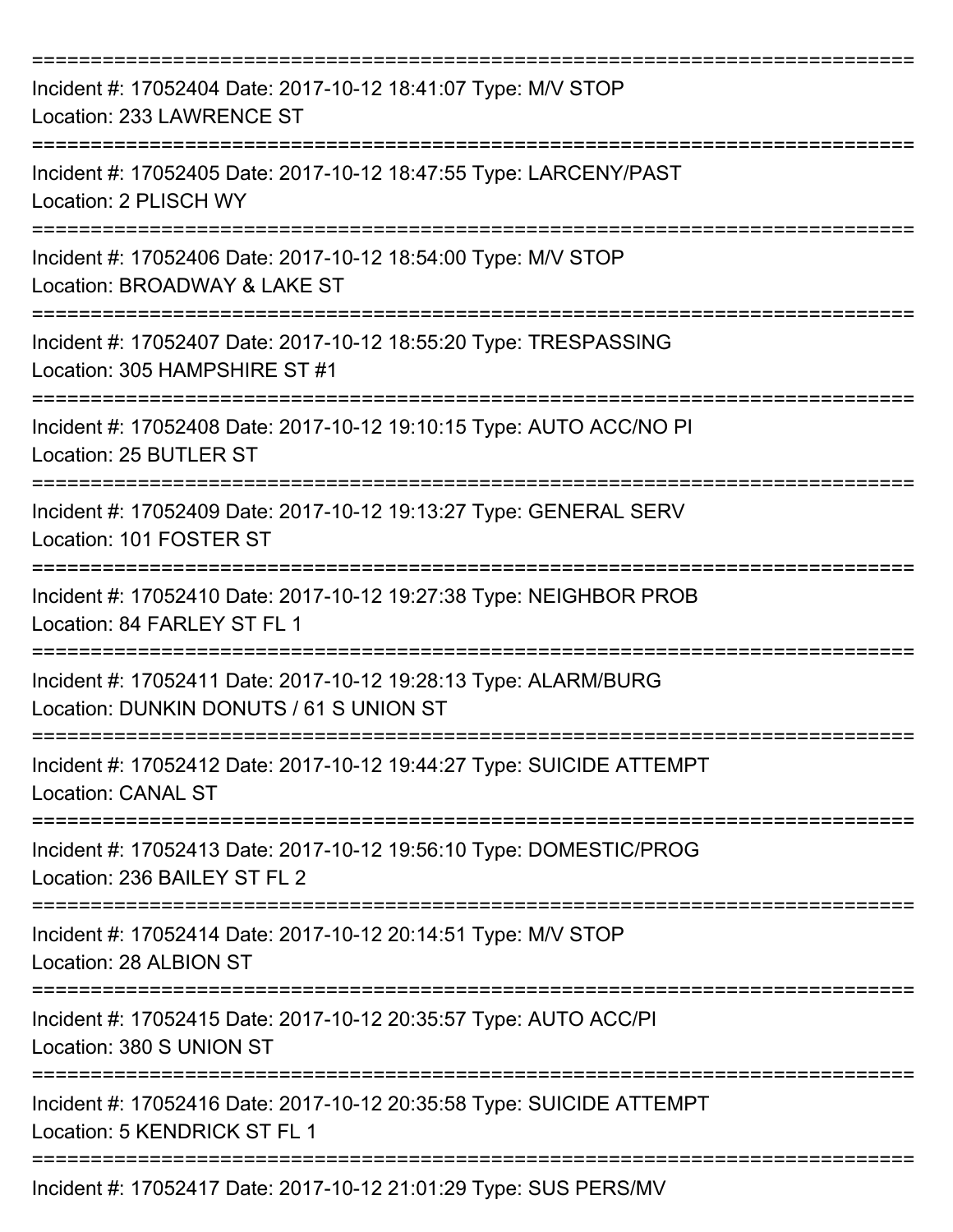| Incident #: 17052418 Date: 2017-10-12 21:02:31 Type: AUTO ACC/NO PI<br>Location: 208 S BROADWAY         |
|---------------------------------------------------------------------------------------------------------|
| Incident #: 17052419 Date: 2017-10-12 21:07:47 Type: M/V STOP<br>Location: LAWRENCE ST & LOWELL ST      |
| Incident #: 17052420 Date: 2017-10-12 21:22:53 Type: TENANT PROB<br>Location: 9 EASTON ST FL 3          |
| Incident #: 17052421 Date: 2017-10-12 21:24:26 Type: MISSING PERS<br>Location: 324 AMES ST              |
| Incident #: 17052422 Date: 2017-10-12 22:01:59 Type: DOMESTIC/PROG<br>Location: 169 HAVERHILL ST        |
| Incident #: 17052423 Date: 2017-10-12 22:16:56 Type: INVEST CONT<br>Location: 270 PARK ST               |
| Incident #: 17052424 Date: 2017-10-12 22:40:23 Type: VIO CITY ORD<br>Location: 6 HAVERHILL ST           |
| Incident #: 17052425 Date: 2017-10-12 22:47:41 Type: SUS PERS/MV<br>Location: 200 COMMON ST             |
| Incident #: 17052426 Date: 2017-10-12 22:51:47 Type: DRUG OVERDOSE<br>Location: ERVING AV & LAWRENCE ST |
| Incident #: 17052427 Date: 2017-10-12 22:58:38 Type: DISTURBANCE<br>Location: 117 THOREAU WAY #532      |
| Incident #: 17052428 Date: 2017-10-12 23:08:35 Type: M/V STOP<br>Location: BROADWAY & PARK ST           |
| Incident #: 17052429 Date: 2017-10-12 23:34:18 Type: SUS PERS/MV<br>Location: 383 HAVERHILL ST          |
| Incident #: 17052430 Date: 2017-10-12 23:57:22 Type: DISTURBANCE<br>Location: EVERETT ST & ROWE ST      |
| Incident #: 17052431 Date: 2017-10-12 23:58:04 Type: GENERAL SERV                                       |